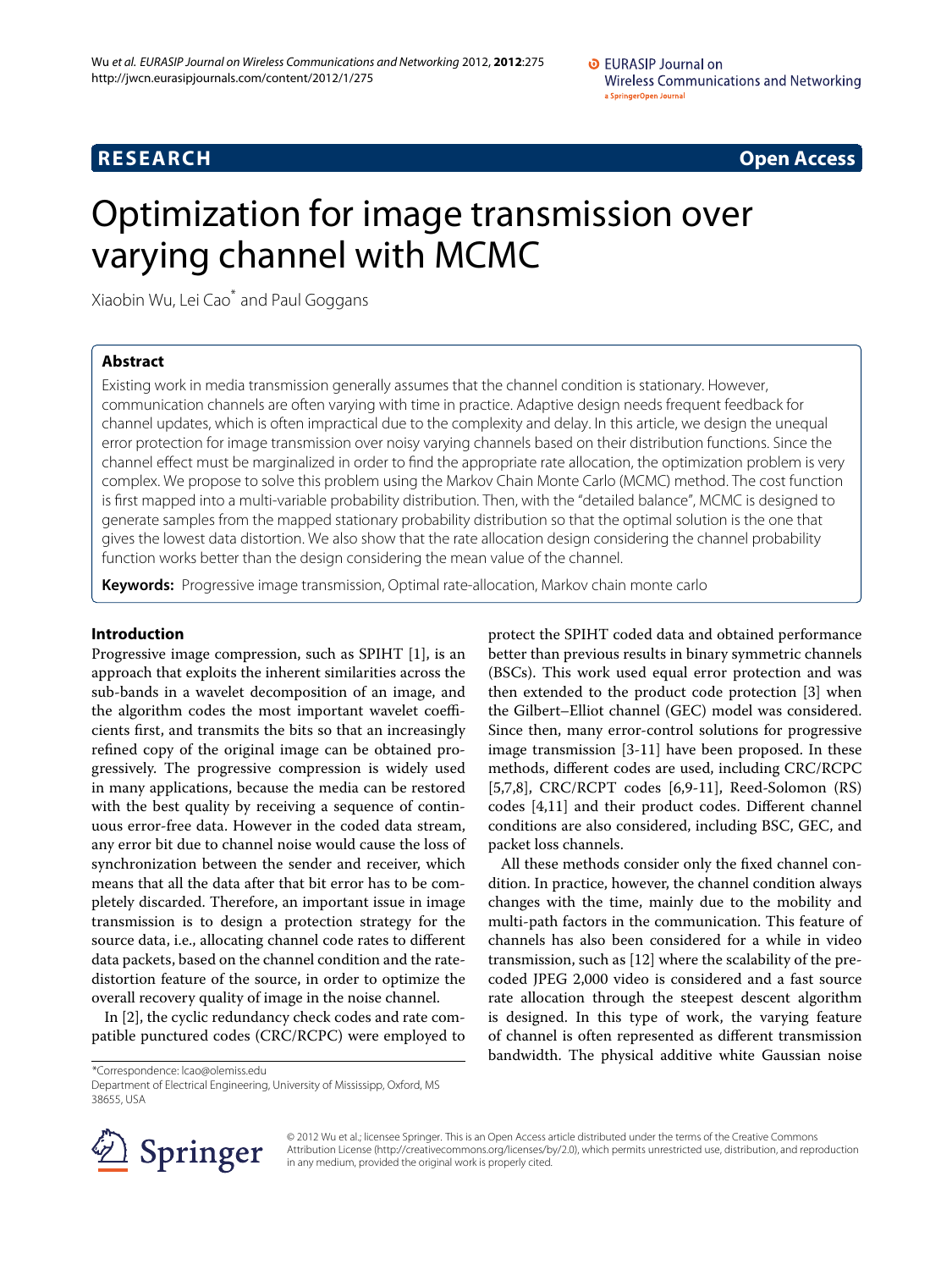(AWGN) and channel coding are generally not considered. In this article, we consider the unequal error protection (UEP) design through channel codes for varying channels. Intuitively, one designed UEP system has to be updated with frequent feedback of the channel condition. However, this is impractical as the multi-dimensional optimization process for the rate allocation design is often very complicated and the channel variation can be fast. Therefore, a more realistic solution is to design the protection method considering all the channel conditions. The channel variation, which is captured by the probability density distribution (PDF) of signal to noise ratio (SNR), can often be estimated from a long period of operation of the communication network. Considering the channel PDF, the optimization problem is even more complicated than previous designs because channel effects must also be marginalized.

In this article, we apply the Markov Chain Monte Carlo (MCMC) technique to the optimal UEP system design where varying channels are considered. MCMC is a method of sampling from probability density function based on constructing a Markov chain. With the "detailed balance" mechanism, the equilibrium states of the Markov chain describe the targeted probability distribution [\[13\]](#page-8-11). Since the purpose is to find out the optimal channel code rate allocation so that the transmitted image has the lowest distortion in the varying channel, we first use the exponential function of the simulated annealing method to map the cost function into a probability distribution. Then we use the slice sampling of MCMC to generate samples. Since these samples drawn from MCMC approach the mapped stationary probability distribution, the MCMC method not only suggests the optimal design but also provides more probabilistic information than other heuristic optimization methods. We show that the MCMC method enables a low complexity design with a solution approaching the optimal one. Finally, we show that the system design based on the channel distribution outperforms a design that is based on a specific channel statistic such as the mean value.

The rest of this article is organized as follows. In Section ["Problem description"](#page-1-0), The image transmission problem is described and formulated. In Section "MCMC method with slice sampling", the MCMC method and how it is applied to the image transmission problem is discussed. Simulation results are presented in Section "Simulation and results" and the conclusion is drawn in Section ["Conclusion"](#page-8-12).

# <span id="page-1-0"></span>**Problem description**

We consider a joint source-channel coding system with *N* coded packets with fixed packet length as shown in Figure [1.](#page-1-1) This data structure was considered in [\[6\]](#page-8-7) and is justified in many applications. Rate compatible punctured turbo (RCPT) codes are used to provide UEP. Assume that the space of different channel code rates is  $C =$  ${c_1, c_2, c_3, \ldots, c_M}$  with  $c_1 > c_2 > \cdots > c_M$  and  $C_i, i =$ 1, *...* , *M* represents the rate of the length of source data and the length of packet. Since each packet has the fixed length *L*, the corresponding number of source bits for each code rate is  $s_i = c_i \cdot L$ . Therefore the number of the overall source bits is  $\sum_{i=1}^{N} c_i \cdot L$  and the number of overall channel parity bits is  $\left(1 - \sum_{i=1}^N c_i\right) \cdot L$ . After being transmitted over a specific channel with  $SNR = x dB$ , the packet error probabilities after decoding are denoted as  $\mathcal{E} = \{e_1(x), e_2(x), \ldots, e_M(x)\}$ , where  $e_1(x) > e_2(x)$  $\cdots > e_M(x)$  [\[14\]](#page-8-13).

In this article, the Turbo code  $(15, 17)_{\text{oct}}$  with mother code rate of 1/3 is considered. A set of code rates of {4*/*4, 4*/*5, 4*/*6, 4*/*7, 4*/*8, 4*/*9, 4*/*10, 4*/*11, 4*/*12} are obtained through puncturing [\[15\]](#page-8-14). Coded packet size is  $L = 4096$ . Figure [2](#page-2-0) shows the residual packet error rate (PER) in different AWGN channel conditions. It needs to be noted that the PER also depends on the packet size and can be different if a different packet length is used. A larger data length increases the coding gain in turbo decoding in general.

Suppose that a message contains *N* coded packets, each being protected with channel code rate of  $r_i \in C, i =$ 1, *...* , *N*. *N* is determined by the total transmission rate and the packet length. For channel  $x$ , the corresponding PER is  $p_i(x) \in \mathcal{E}$ . Denote  $P_i(x)$  as the probability that the

<span id="page-1-1"></span>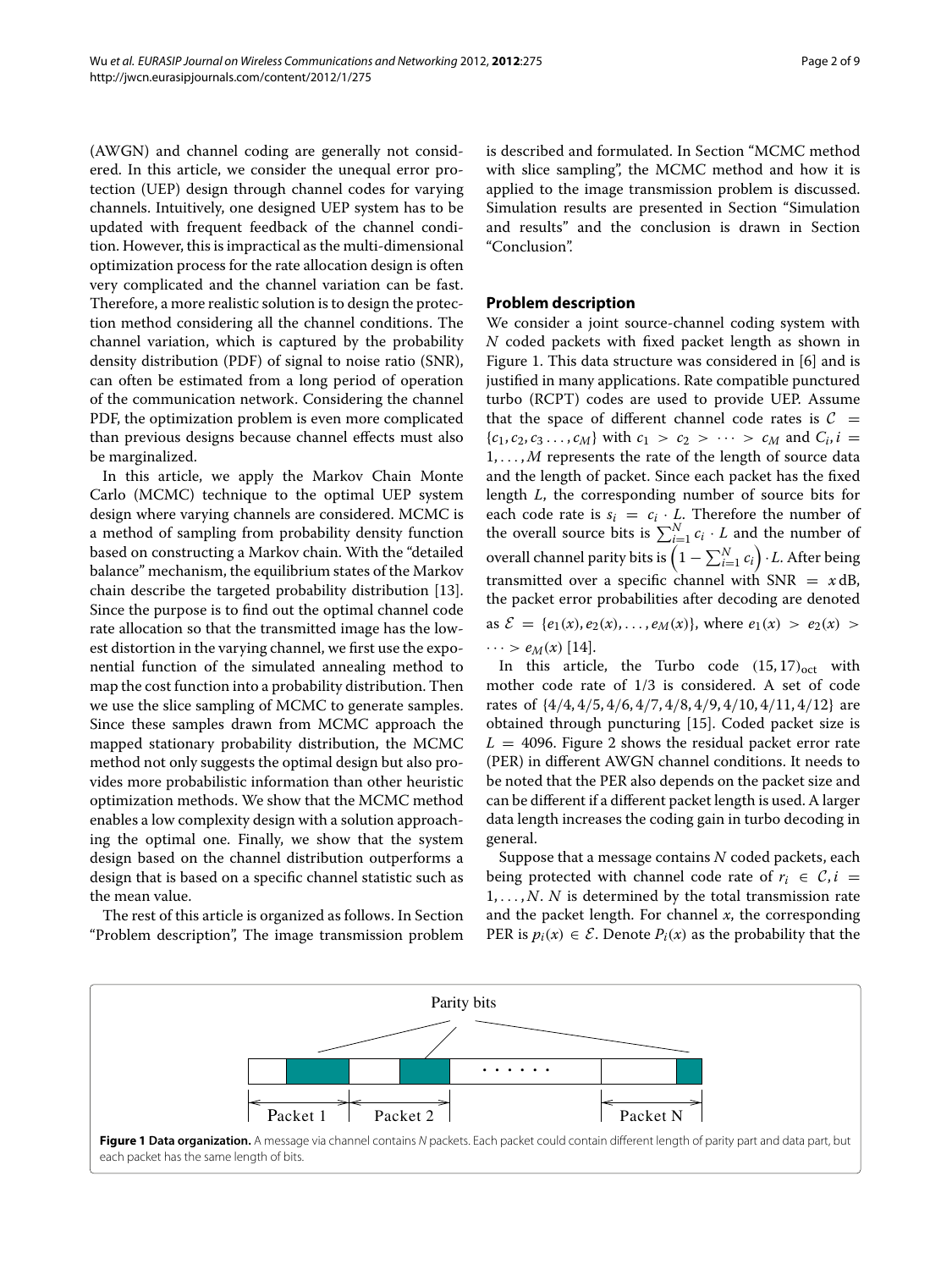

<span id="page-2-0"></span>first *i* packets are decoded without errors but the  $i + 1$ th packet is not correctly decoded. Then

$$
P_i(x) = \begin{cases} p_1(x) & \text{if } i = 0\\ \Pi_{j=1}^i (1 - p_j(x))p_{i+1}(x) & \text{if } i = 1, ..., N - 1\\ \Pi_{j=1}^N (1 - p_j(x)) & \text{if } i = N \end{cases}
$$
(1)

Distortion between the recovered image and the original image is represented by the mean square error (MSE). Let  $D_i$  be the distortion of the image restored by the first *i* packets that have been correctly decoded. Then, with an allocation  $\mathcal{R}_N = \{r_1, r_2, \ldots, r_N\}, r_i \in \mathcal{C}$ , of channel code rates for the data packets, the expected distortion is

$$
D_N(x, \mathcal{R}_N) = \sum_{i=0}^N P_i(x) D_i
$$
\n(2)

This distortion in Equation [\(2\)](#page-2-1) has a recursive representation [\[5\]](#page-8-4) as:

$$
D_N(x, R_N) = D_0 - E_N(x, R_N)
$$
  

$$
E_N(x, R_N) = (1 - p_1) [\Delta D_1 + E_{N-1}(x, R_{N-1})]
$$
 (3)

where  $D_0$  is the distortion of the case that no correct packet is received.  $\Delta D_i$  is the reduced distortion between  $D_{i-1}$  and  $D_i$ .  $\mathcal{R}_{N-1} = \{r_2, \ldots, r_N\}$  is the rate allocation for the last  $N-1$  packets.

When the channel SNR is given, a dynamic programming method was suggested in [\[5\]](#page-8-4) for this distortionbased optimization problem. This method is a backwards updating process. That is, the reduced distortion of a latter packet should be used first to determine the optimal allocation. However, the reduced distortion in a latter

packet actually depends on the channel code rates in former packets, which is evident in Equation [\(3\)](#page-2-2). Therefore, although the forward-updating process along trellis is more practically used [\[6](#page-8-7)[,11\]](#page-8-3), the solution becomes suboptimal as indicated in [\[6\]](#page-8-7).

For a varying channel, if the channel SNR density function  $f_X(x)$  is known, then the joint source-channel coding problem becomes to find a channel code rate set R*<sup>N</sup>* which minimizes, subject to a given overall transmission rate,

$$
D_N(\mathcal{R}_N) = \int_{-\infty}^{\infty} f(x) D_N(x, \mathcal{R}_N) dx
$$
  
= 
$$
\int_{-\infty}^{\infty} f(x) \sum_{i=0}^{N} P_i(x) D_i dx
$$
 (4)

Apparently, this is different from finding the optimal rate-allocation based on the mean channel condition, because the mean SNR is a fixed value and the distortion is

$$
D_N(\bar{x}, \mathcal{R}) = \sum_{i=0}^{N} P_i(\bar{x}) D_i
$$
\n(5)

where  $\bar{x}$  is the mean channel SNR. The varying channel case is more complicated than considering only on the specific channel instance as the channel variable *x* must be marginalized in the optimization process. In next section, we propose to solve this optimization problem with the MCMC method.

## **MCMC method with slice sampling**

<span id="page-2-1"></span>In this section, we address the mapping between the cost function and the stationary probability used in MCMC, the technique of slice sampling method and their application to the image transmission problem.

#### **Mapping the cost function to probability**

<span id="page-2-2"></span>The cost function has the channel code rate of each packet as input, and the distortion value as output. When the image message is transported by *N* packets, there are *N* inputs, i.e.,  $\mathcal{R}_N = \{r_1, \ldots, r_N\}$ , need to be considered to generate the output. The optimization task is to find the  $\mathcal{R}_N$  that gives the minimum distortion value. The first issue in using MCMC is the need to map the cost function *J(*·*)* into a likelihood function that could be used as the stationary probability distribution in the Markov Chain. We use the function in the simulated annealing for this purpose, i.e.,

<span id="page-2-3"></span>
$$
\frac{1}{Z_{\tau}} \exp\left\{-\frac{J(\cdot)}{\tau(t)}\right\} \tag{6}
$$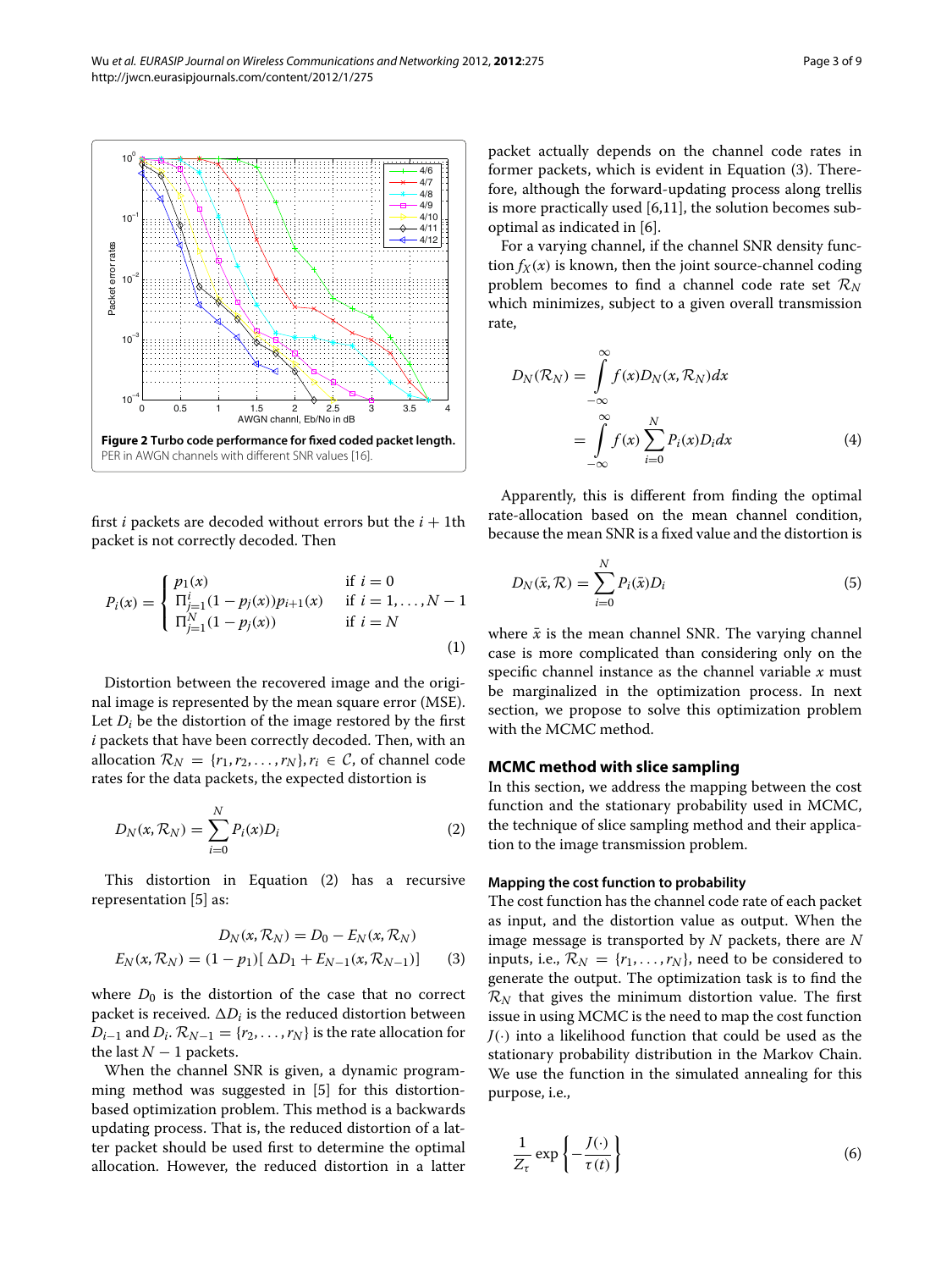If the current state of the Markov chain  $x(t)$  is equal to *i*, suppose a neighbor *j* of *i* is visited with a probability *qij* where  $q_{ij} = q_{ji}$  is required. Then whether *j* will be selected as a new sample is given by the probability of

$$
\min\left\{1,\exp\left[-\frac{J(j)-J(i)}{\tau(t)}\right]\right\}.
$$
\n(7)

This is termed as the Metropolis process and it can be proved that with this process, the stationary probability of the Markov Chain is [\(6\)](#page-2-3). It can be noted that

- (1) If  $J(j) \rightarrow \infty$ , then  $\exp\{-[J(j) J(i)] / \tau(t)\} \rightarrow 0$ . In this case the accepting probability for  $j$  is tending to 0. That is, a state  $j$  associated with a high cost has a low chance to be accepted.
- (2) On the other hand, that  $J(j) \rightarrow 0$  means the new cost is negligible. Then  $-[J(j) - J(i)] / \tau(t)$  could be positive, which implies the new state  $j$  is always selected due to its lowest cost value.

The parameter  $\tau(t)$ , termed as the temperature in the simulated annealing, also needs to be considered carefully. To make the algorithm approach the optimal solution, the temperature should change with the time. The temperature function is a non-increasing function, which represents the cooling down process.  $\tau(0)$  is usually set as a high value in the beginning of simulation. This makes sure that with a high probability a new state will be accepted. In this stage, system may reach more diverse and different states based on their probability contribution. When  $\tau(t)$ approaches 0, the probability becomes very small. The system is reluctant to accept a new state *j*, which is often described as a "Frozen" stage. The process of decreasing of temperature is usually slow to give the system enough time to be "trapped" in the low cost area. In our simulation, the temperature value is reduced after a new sample is generated.

#### **Slice sampling**

Simulated annealing uses the normal Metropolis Hastings method [\[17\]](#page-8-16) for sampling from the probability distribution. The method is based on the observation that to sample a random variable one can sample uniformly from the region under the graph of its density function. Compared with the slice sampling [\[13\]](#page-8-11), a normal Metropolis method is inefficient for two reason. First, with a fixed step size, the simple Metropolis method may not characterize well the local property of the probability function. Second, the simple Metropolis method takes a random walk to find next step, and therefore it could take a large number of steps to reach a state which is only a few steps away. The slice sampling can be applied to wherever the Metropolis method can be applied to. It has the advantage over the simple Metropolis method in that it is more flexible to the update of parameters like the step size, and the only requirement is that the target density function  $P(x)$  can be evaluated at any state  $x(t)$ [\[18\]](#page-8-17). A brief description of the slice sampling in one dimension is as follows.

- (1) evaluate  $P[x(t) = i]$
- (2) draw a vertical coordinate,
	- $u \sim$  Uniform(0, *P*[ $x(t) = i$ ]
- (3) create a neighbor space enclosing current state <sup>i</sup>,  $i \in (I_{\text{left}}, I_{\text{right}})$
- (4) start loop {<br>(5) draw  $\pi$
- (5) draw *j* from neighbor space, *j* ∈  $(I_{\text{left}}, I_{\text{right}})$ <br>(6) evaluate  $P[x(t + 1) = j]$
- (6) evaluate  $P[x(t + 1) = j]$ <br>
(7) if  $P[x(t + 1) = j] > u$ , b
- if  $P[x(t+1) = j] \geq u$ , break out loop and the next state  $x(t + 1) = j$  is accepted
- (8) else modify the neighbor space and repeat loop
- $(9)$ }

 $P[x(t) = i]$  is the probability function.  $x(t) = i$  represents that at time *t*, the state of system is *i*. The time is indexed as  $t = \{1, 2, 3, \dots\}.$ 

An important improvement over the simple Metropolis method here is the "create and modify the neighbor space" in steps 3 and 8. Based on these two steps, slice sampling could change region of neighbor space to locate the next possible state in order to accelerate the process of finding a new sample. Description of steps 3 and 8 in the one dimension case is as follows,

Step 3: creating the neighbor space of one dimension problem

- (1) set a value of  $w$  as the "width"
- (2) generate rand ∼ Uniform*(*0, 1*)*
- (3)  $I_{\text{left}} = i \text{rand} * w$
- (4)  $I_{\text{right}} = i + \text{rand} * w$
- (5) while  $P[I_{\text{right}}] > u$ , then  $I_{\text{right}} = I_{\text{right}} + w$
- (6) while  $P[I_{\text{left}}] > u$ , then  $I_{\text{left}} = I_{\text{left}} w$

where  $w$  is a constant set in the beginning by user, which is used to represent the region that the state could go each time. The (*I*left, *I*right) is the neighbor space of state *i*. In the "creating" process, the slice sampling uses two loops to find the adaptive region of neighbor space. As we can see from step 3, it is actually a process to extend the region of possible neighbor of current state.

Step 3 can also be understood by Figure [3](#page-4-0) and its explanation. Too large a region in Figure [3](#page-4-0) would cause high computational complexity. Therefore, it also needs a strategy to shrink the region again, which is implemented in step 8. Whenever a new state  $x(t + 1) = j$  is rejected, the method tries to "modify" the neighbor space.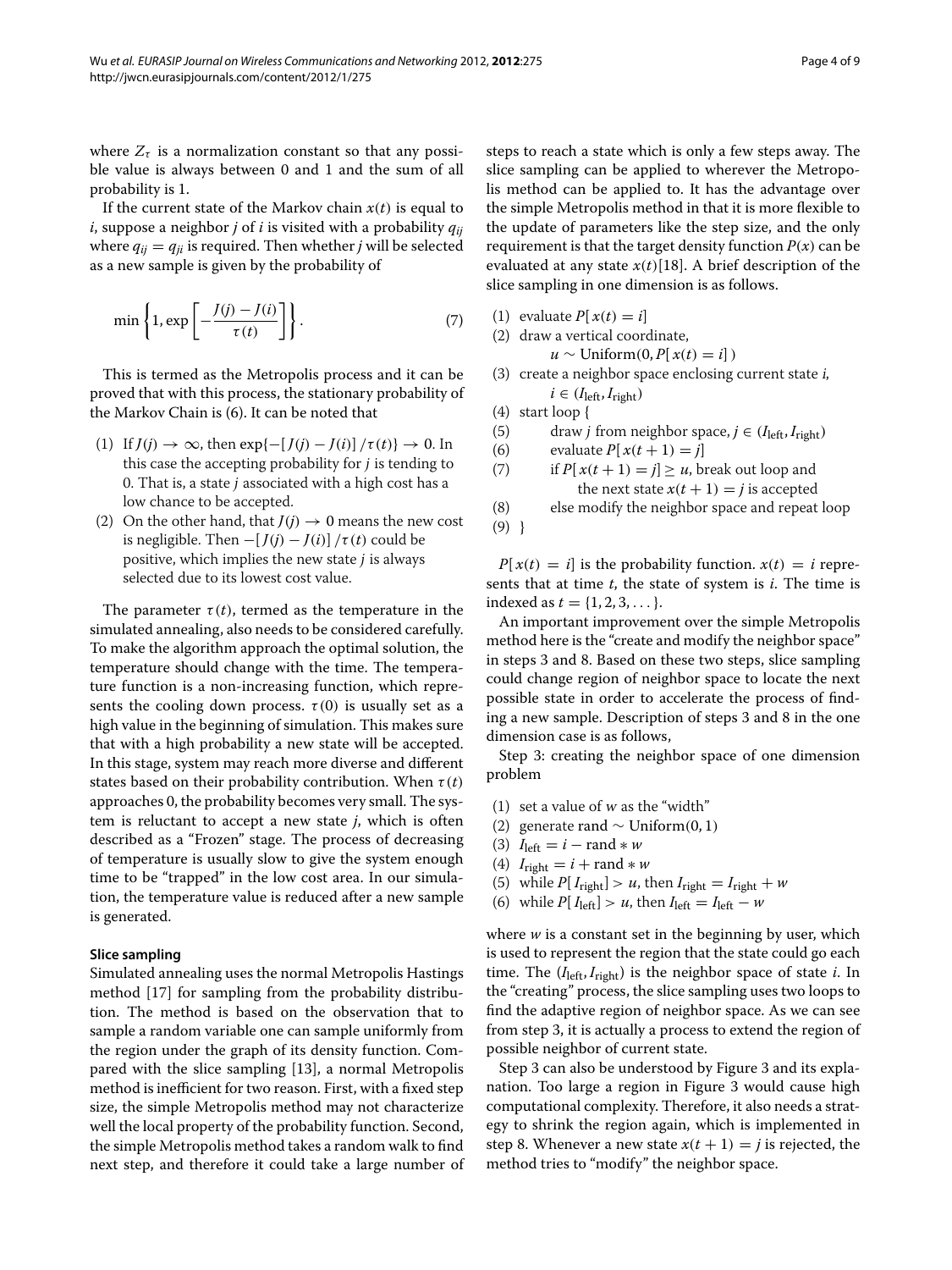

<span id="page-4-0"></span>Step 8: modifying the neighbor space of one dimension problem:

(1) if  $j > i$ , then  $I_{\text{right}} = j$ 

$$
(2) else Ileft = j
$$

Note that comparing  $j > i$  is to find out the relative position of the states and then shrink the neighbor space. In one dimension, *i*, *j* correspond to the values of *x*-axis. In multi-dimension, values along difference axises need to be compared separately. In summary, by the strategy of "creating and modifying", slice sampling could adjust the neighbor space. In addition, by defining value of *w*, we may also control the speed of stepping out and shrinking of the space.

Since the problem considered is a multiple-dimensional problem, the previous one-dimension slice sampling should be adjusted to handle the multi-dimensional case. Consider the input at time *t* with a set of parameters:

Input(t) = {
$$
x_1(t), x_2(t), x_3(t), ..., x_N(t)
$$
 }.

One way is that only one variable is changed at each time in a given order. Let  $x_1(t)$  be selected at time *t*. The method will find out the next state based on  $x_1(t)$ with all other variables unchanged. Then, we fix  $x_1(t)$  and find the next state based on the variation of  $x_2(t)$ . This process continues when enough samples are drawn. Alternatively, we may also change all variables simultaneously in any specific time instant. An interesting view of this method is considering each variable of input as a direction

that the system could head to. By combining all directions, we know which state the system should move to. In this article, the second method with parallel processing is used, which compared with the first method, has better time convergence performance when generating the same number of samples.

## **MCMC for UEP in image transmission**

The distortion function is the cost function. The goal is to find the the appropriate channel code rates for different packets so that the lowest distortion can be obtained for image transmission. We assume that the channel SNR is in the range of [ 0, 4] dB as shown in Figure [2.](#page-2-0) The turbo code rate is one of the 9 different numbers in the set of

$$
C = \{4/4, 4/5, 4/6, 4/7, 4/8, 4/9, 4/10, 4/11, 4/12\}
$$

R*<sup>N</sup>* is the input of the cost function. It is a vector with *N* elements, each representing the code rate for each packet, i.e.,  $\mathcal{R}_N = \{r_1, r_2, \ldots, r_N\}$ , and  $r_i \in \mathcal{C}$ . Apparently, our simulation Markov Chain has the probability distribution like

$$
P[x(t) = \mathcal{R}_N] = \frac{1}{Z_{\tau}} \exp\left[-\frac{D_N(\mathcal{R}_N)}{\tau(t)}\right]
$$

where  $Z_{\tau}$  is a normalizing constant. Because the probability values are only compared in the slice sampling, we can simply set  $Z_t = 1$ . The method used is actually a combination of simulated annealing and slice sampling. We use the probability representation of simulated annealing and reduce the temperature with time, while using the slice sampling to access new states and generate new samples.

The MCMC process is the same as steps described in the previous section. Since there are multiple input corresponding to different frames, some modifications need to be considered in the following.

Step 1: The state  $x(t) = i$  becomes  $x(t) = \mathcal{R}_N$  in the MCMC process.  $P[x(t) = R_N]$  is a function for the input  $\mathcal{R}_N$ .

<span id="page-4-1"></span>

|  |  |  | Table 1 Rates corresponding to numbers |  |  |  |  |  |
|--|--|--|----------------------------------------|--|--|--|--|--|
|--|--|--|----------------------------------------|--|--|--|--|--|

| Rate    | Represent      |
|---------|----------------|
| 4/4     | 1              |
| $4/5$   | $\overline{2}$ |
| 4/6     | 3              |
| 4/7     | $\overline{4}$ |
| $4/8\,$ | 5              |
| 4/9     | 6              |
| 4/10    | $\overline{7}$ |
| 4/11    | 8              |
| 4/12    | 9              |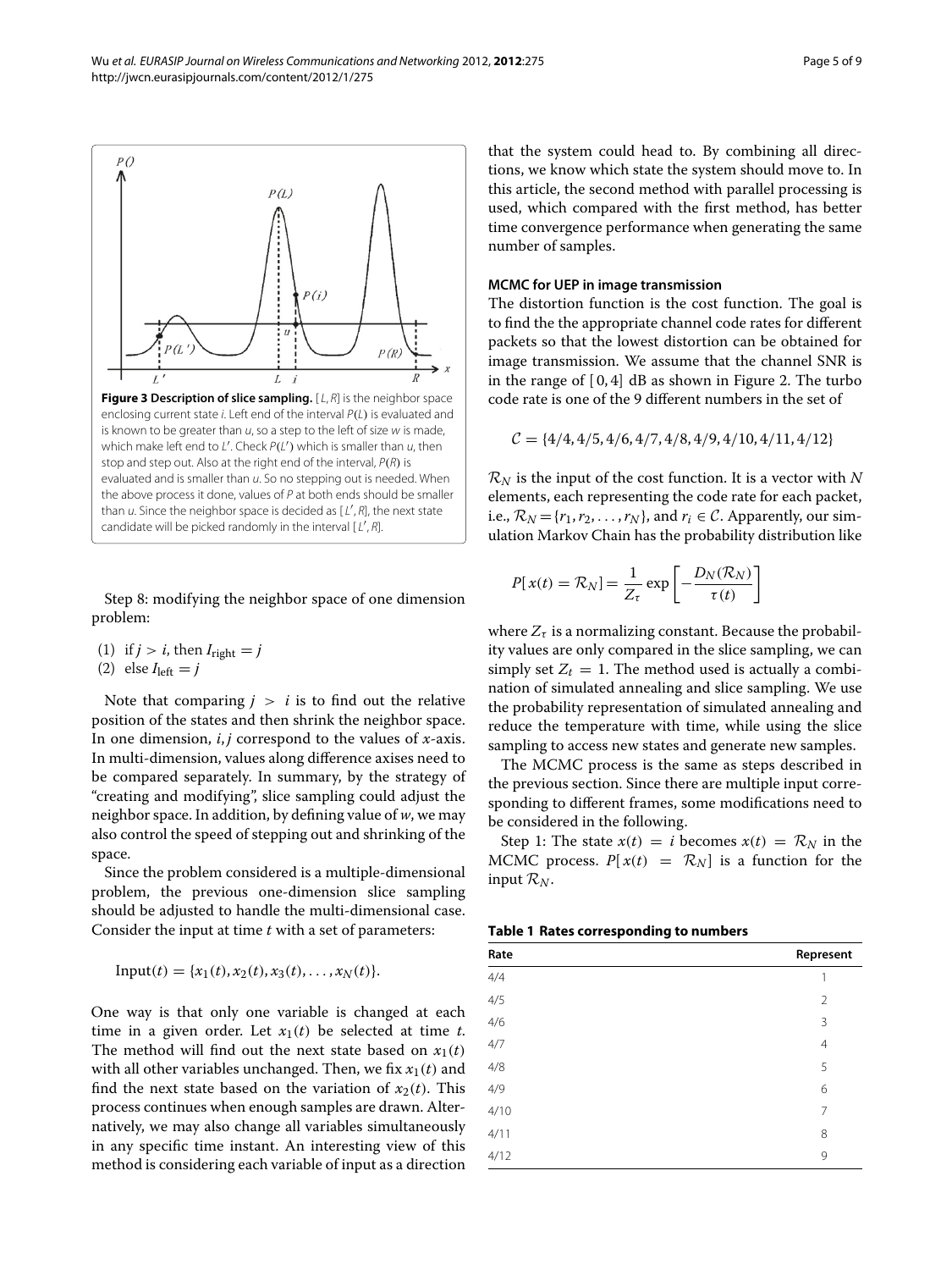<span id="page-5-0"></span>**Table 2 Distortion and frequency from the brute force search: uniform/ten packets**

| <b>Distortion</b> | Frequency |
|-------------------|-----------|
| 220.7             | 1         |
| 220.8             | 2         |
| 220.9             | 5         |
| 221.0             | 9         |
| 221.1             | 13        |
| 221.2             | 27        |
| 221.3             | 34        |
| 221.4             | 40        |
| 221.5             | 68        |
| 221.6             | 103       |

Step 3: for  $\mathcal{R}_N = \{r_1, r_2, \ldots, r_N\}$ ,  $r_i \in \mathcal{C}$ , constructing an interval space for each variable *ri*. That makes the neighbor space look like:

$$
\text{space} = \{ (r_1^{\text{left}}, r_1^{\text{right}}), (r_2^{\text{left}}, r_2^{\text{right}}), \ldots, (r_N^{\text{left}}, r_N^{\text{right}}) \}
$$

Our simulation uses parallel process to find the neighbor space. That is, the neighbors of all  $r_i$ ,  $i = 1, \ldots, N$ , are updated before the next state is drawn and checked.

(1) set a value for *wi*

- (2)  $\log(r_1 \rightarrow r_N)$  {<br>(3) generate rand
- (3) generate rand ∼ Uniform(0, 1)<br>
(4)  $r^{\text{left}} = r_i \text{rand} * w_i$

(4) 
$$
r_i^{\text{left}} = r_i - \text{rand} * w_i
$$

$$
(5) \qquad r_i^{\text{right}} = r_i + \text{rand} * w_i
$$

(6) check 
$$
r_i^{\text{left}}
$$
,  $r_i^{\text{right}} \in \mathcal{C}$ 

(7) while  $P[{r_1, ..., r_i}^{left}, ..., r_N]} > u$ , then we have  $r_i^{\text{left}} = r_i^{\text{left}} - w_i$ 

<span id="page-5-1"></span>



<span id="page-5-2"></span>(8) while  $P[\{r_1, \ldots, r_i^{\text{right}}, \ldots, r_N\}] > u$ , then we have  $r_{\text{right}} = r_{\text{right}} + w_i$ 

(9) check 
$$
r_i^{\text{left}}
$$
,  $r_i^{\text{right}} \in \mathcal{C}$ 

$$
(10) \}
$$

The process is same as the one-dimensional case, except that a *loop* is needed here because the neighbor space needs to be checked for each  $r_i \in \mathcal{R}_N$ . In addition, different *wi* may be used if necessary. For example, in some cases the input may have different range. A common practice is to set  $w_i$  as a certain percentage of the entire range of the parameter space.

Step 8: Let  $\mathcal{R'}_N = \{r'_1, \ldots, r'_N\}$  be the new state, then the neighbor space is modified as

$$
(1) \ \log(r_1 \to r_N)\{
$$

(2) if 
$$
r'_i > r_i
$$
, then  $r_i^{\text{right}} = r'_i$ 

$$
(3) \qquad \text{else } r_i^{\text{left}} = r_i'
$$

$$
(4) \quad \}
$$

<span id="page-5-3"></span>

| Table 3 MCMC result: uniform distribution, 32 packets |
|-------------------------------------------------------|
|-------------------------------------------------------|

| Input rate                       | <b>Distortion</b> |
|----------------------------------|-------------------|
| 99999988888877765555444444332211 | 4971207           |
| 99999988888877766655554444332211 | 4943509           |
| 99888888887777766655555544333321 | 48.06369          |
| 99999998888887777666555554443331 | 4664615           |
| 99998888888877777666665554444431 | 46.55235          |
| 99988877777776666666555444444333 | 4649173           |
| 9999999888887777666665555544443  | 4531980           |
| 99999988877766666655555555554443 | 45 28976          |
| 9999998888877776666655555554444  | 45 19252          |
| 99999988888877776665555555554443 | 45.19155          |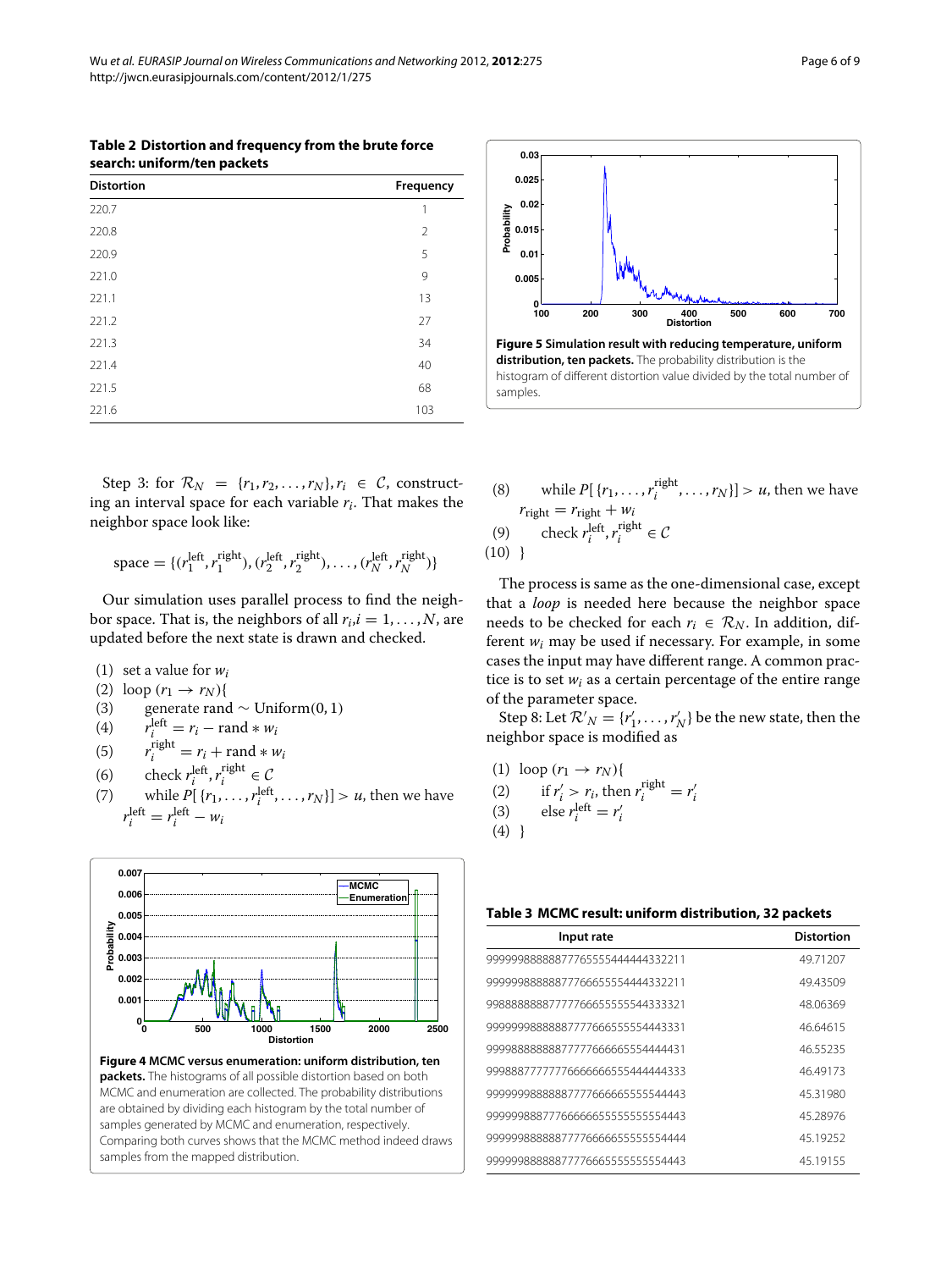<span id="page-6-0"></span>

| Packets number | <b>Optimal solution</b>          | Overall bpp | Source code bpp | Protect code bpp |
|----------------|----------------------------------|-------------|-----------------|------------------|
| 10             | 9876555544                       | 0.1563      | 0.0732          | 0.0831           |
| 16             | 9998877655 555444                | 0.25        | 0.1123          | 0.1377           |
| 32             | 9(6)8(6)7(4)6(3)5(9)4(3)3(1)     | 0.50        | 0.2187          | 0.2813           |
| 48             | 9(10)8(7)7(9)6(5)5(10)4(6)3(1)   | 0.75        | 0.3249          | 0.4251           |
| 64             | 9(21)8(10)7(5)6(11)5(10)4(6)3(1) | 1.00        | 0.4159          | 0.5841           |

**Table 4 Performance based on different bpp in the range of SNR =[ 0, 4] dB ∼** *N(***2, 0.5***)*

Since the code rate space is {4*/*4, 4*/*5, 4*/*6, *...* , 4*/*12}, which contains nine possible values, instead of multiplying *w*, a random integer, rand ∼ Rand*(*0,*w)*, could be applied as  $r_i^{\text{right}} = r_i + \text{rand in simulation.}$ 

Another issue is the set of the temperature function  $\tau(t)$ . In any MCMC simulation, an adaptive  $\tau(t)$  is an important factor for the performance. While with big  $\tau(t)$ , system would take very long time to reach convergence, with very small  $\tau(t)$ , the system may be trapped in a local minimum. A reasonable *τ (t)* is necessary. In [\[19\]](#page-8-18) Hajek gave a popular temperature function:

$$
\tau(t) = \frac{d}{\log(t)}
$$

where *d* here is a constant number which is considered as the measurement of how difficult for the system  $x(t)$  to jump out from the current local minimum and travel to the optimal solution set. In other words, MCMC needs a large enough *d* to start off but reduces this value with the running of the chain.

#### **Simulation and results**

In this section, the MCMC method has been applied to design the UEP system for progressive image transmission. The Lena image with size of  $512 \times 512$  and 8 bits per-pixel (bpp) was passed through the SPIHT algorithm to obtain the source data. RCPT codes are then used for channel protection, where a set of numbers are used to represent the set of channel coding rates, as shown in Table [1.](#page-4-1) The distortion value is the MSE between the reconstructed image and the original image.

We first consider a case with a small number of packets, with the purpose to check whether the MCMC method can perform as expected. Then we consider cases with more number of packets and different channel probability distributions to study the performance based on the MCMC method. We also compare the design results based on the channel distribution and the mean value of the channel.

#### **MCMC samples in the case of ten packets**

The channel distribution is uniformly distributed, i.e.,  $f_X(x) \sim$  Uniform[0,4] *dB*. MCMC is used to generate the samples of  $\mathcal{R}_N$  based on the probability mapped from the cost function. Different trials are conducted, i.e., the MCMC process is repeated to find independent UEP designs. It was found that the MCMC almost always gives the optimal  $\mathcal{R}_N$ . It closely approaches the optimal design even if the optimal result was not reached occasionally.

**Table 5 Performance based on channel of SNR =[ 0, 4] dB ∼** *N(***2, 0.5***)* **and channel with SNR = 2 dB**

<span id="page-6-1"></span>

| Packets number | <b>MSE</b> [0,4] dB | <b>PSNR [0,4] dB</b> | <b>MSE [2] dB</b> | PSNR [2] dB |
|----------------|---------------------|----------------------|-------------------|-------------|
| 10             | 104.0709            | 27.9575              | 160.6278          | 26.0726     |
| 16             | 73.98707            | 29.4392              | 88.4346           | 28.6646     |
| 32             | 45.19155            | 31.5802              | 48.3620           | 31.2858     |
| 48             | 35.13393            | 32.6735              | 37.6239           | 32.3762     |
| 64             | 29.95420            | 33.3662              | 30.9719           | 33.2211     |

| Table 6 Performance based on channel of SNR $=[$ 0, 4] dB $\sim$ $\mathcal{N}(2,1)$ and channel with SNR $=$ 2 dB |  |
|-------------------------------------------------------------------------------------------------------------------|--|
|                                                                                                                   |  |

<span id="page-6-2"></span>

| Packets number | <b>MSE</b> [0,4] dB | <b>PSNR [0,4] dB</b> | MSE [2] dB | PSNR [2] dB |
|----------------|---------------------|----------------------|------------|-------------|
| 10             | 135.9264            | 26.7978              | 234.1765   | 24.4354     |
| 16             | 105.3338            | 27.9051              | 136.1534   | 26.7905     |
| 32             | 76.27627            | 29.3069              | 82.2316    | 28.9804     |
| 48             | 66.13733            | 29.9263              | 71.5604    | 29.5841     |
| 64             | 61.02982            | 30.2754              | 62.7087    | 30.1575     |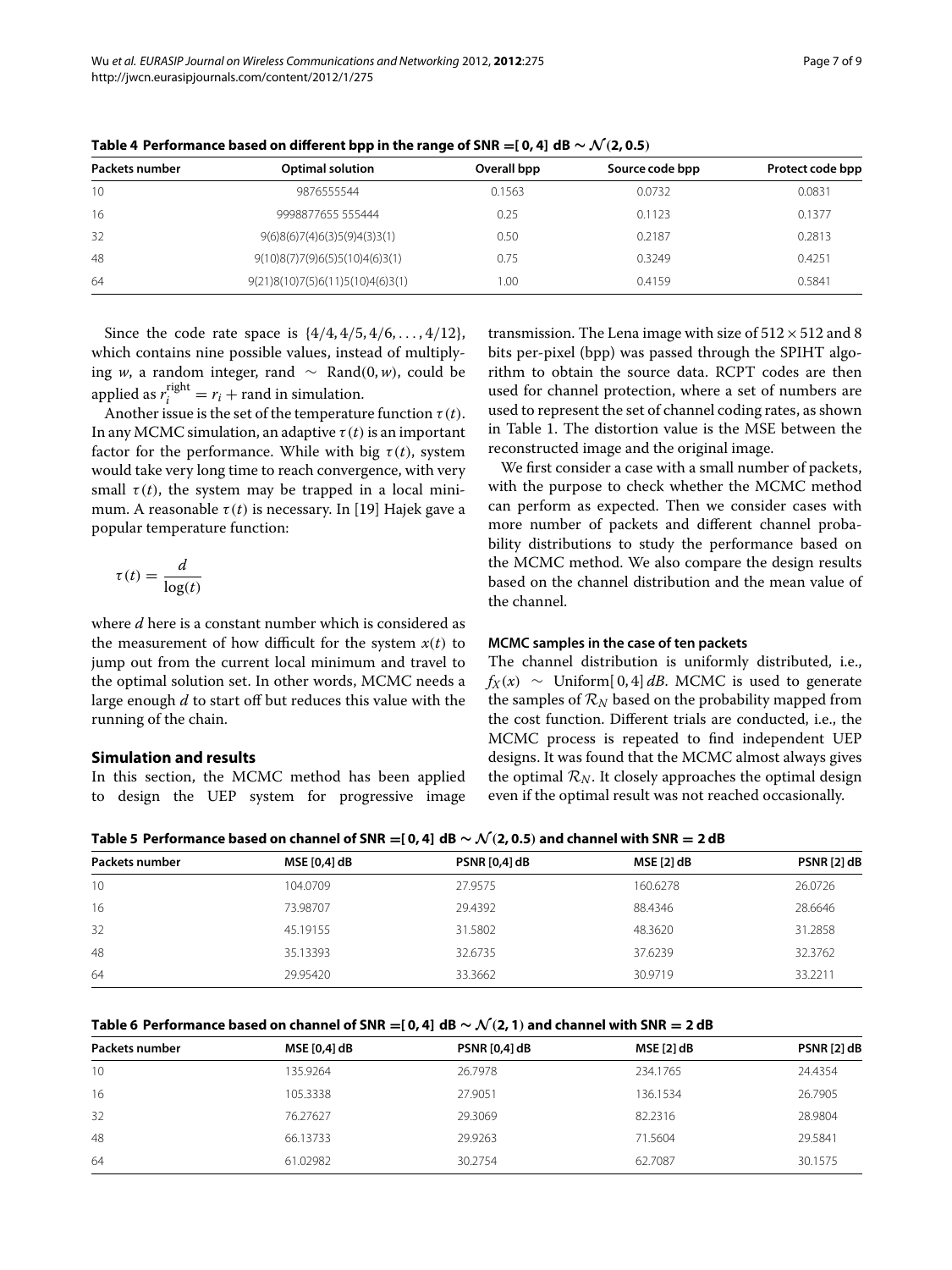| <b>Packets number</b> | <b>MSE</b> [0,4] dB | <b>PSNR [0,4] dB</b> | <b>MSE [2] dB</b> | PSNR [2] dB |
|-----------------------|---------------------|----------------------|-------------------|-------------|
| 10                    | 220.7620            | 24.6916              | 515.7425          | 21.0065     |
| 16                    | 191.3246            | 25.3131              | 255.8785          | 24.0505     |
| 32                    | 163.8800            | 25.9855              | 176.9067          | 25.6534     |
| 48                    | 154.3131            | 26.2468              | 164.3646          | 25.9727     |
| 64                    | 149.5569            | 26.3827              | 151.9254          | 26.3145     |

<span id="page-7-0"></span>**Table 7 Performance based on channel of SNR =[ 0, 4] dB ∼ Uniform and channel with SNR = 2 dB**

<span id="page-7-1"></span>**Table 8 Cost based on different bpp with**  $\mathcal{N}(2, 1)$  and SNR =  $[0, 4]$  dB

| Overall bpp | <b>Total inputs</b> | Cost ratio |
|-------------|---------------------|------------|
| 0.1563      | Q <sup>10</sup>     | 1.01e-005  |
| 0.25        | $q^{16}$            | 8.07e-12   |
| 0.50        | $9^{32}$            | 5.68e-27   |
| 0.75        | $9^{48}$            | 3.24e-42   |
| 1.00        | $Q^{64}$            | 2.34e-57   |

To validate the results of MCMC, we exhaustively enumerate all possible  $\mathcal{R}_N$  in this case. Brute force method needs to compute all the 9<sup>10</sup> different rate allocations and takes significant amount of time with a PC. A few least distortion values and the number of corresponding allocations  $\mathcal{R}_N$  to achieve each of these values are listed in Table [2.](#page-5-0) For example, MSE distortion 221.5 has a frequency of 68. In other words, there are 68 different inputs,  $\mathcal{R}_N$ , that result in the distortion of 221.5. Clearly, the global minimum MSE is 220.7.

To show that the MCMC method really draws samples from the probability function that reflects the distortion, we sample 10,000 samples and plot the histogram together with the results obtained from brute force search. The results are shown in Figure [4.](#page-5-1) In this simulation, the temperature  $\tau(t)$  was set as a large constant value (i.e., 1,000 in simulation) and was not decreased after each sample is generated, which means that the simulation becomes a normal slice sampling method. To make the curves clear in a large *x*-axis scale, an average function was also used. That is, every  $x$  and  $y$ -axis value on this figure are the average of the a few neighbors and itself, i.e.,  $x_i^{\text{new}} = (x_{i-4} +$  $x_{i-3} + \cdots + x_{i+4}$ /9. From Figure [4,](#page-5-1) the results of MCMC and brute force method have very similar shape, which verifies that MCMC indeed generates samples according to the mapped distribution. This property illustrates that the MCMC had visited all regions of the parameter space based on their contribution to the mapped probability.

Figure [5](#page-5-2) is a result by reducing temperature by 0.1 starting from 1000, after each new sample is generated. In the figure, the samples are squeezed on the left side. Since the temperature is decreasing when time passes, the samples with small distortion values are more easily picked up. Hence, the histogram is attracted to the left side of *x*-axis so as to escape from local optimal set.

When the number of packets is 32, brute force method will no longer work as the computational complexity is too high to handle. A few best samples drawn from MCMC are shown in Table [3.](#page-5-3) Uniform distribution  $f_X(x)$  is also assumed for the channel.

Because an early packet loss will cause the discard of packets starting from where the first error occurs, a packet loss in the beginning is crucial to the final performance. The beginning packets should be considered more important than the following packets. One feature that can be observed after hundreds trials is that the rate of each packet in one allocation  $\mathcal{R}_N$  is nondecreasing. This result has been theoretically proved in [\[14](#page-8-13)[,16\]](#page-8-15) for a given channel condition but has not yet been proved for the varying channel case.

#### **Comparison with the case of using channel mean value**

Unequal error protection designs based on channel distributions over SNR =  $[0, 4]$  dB and based on the mean

<span id="page-7-2"></span>